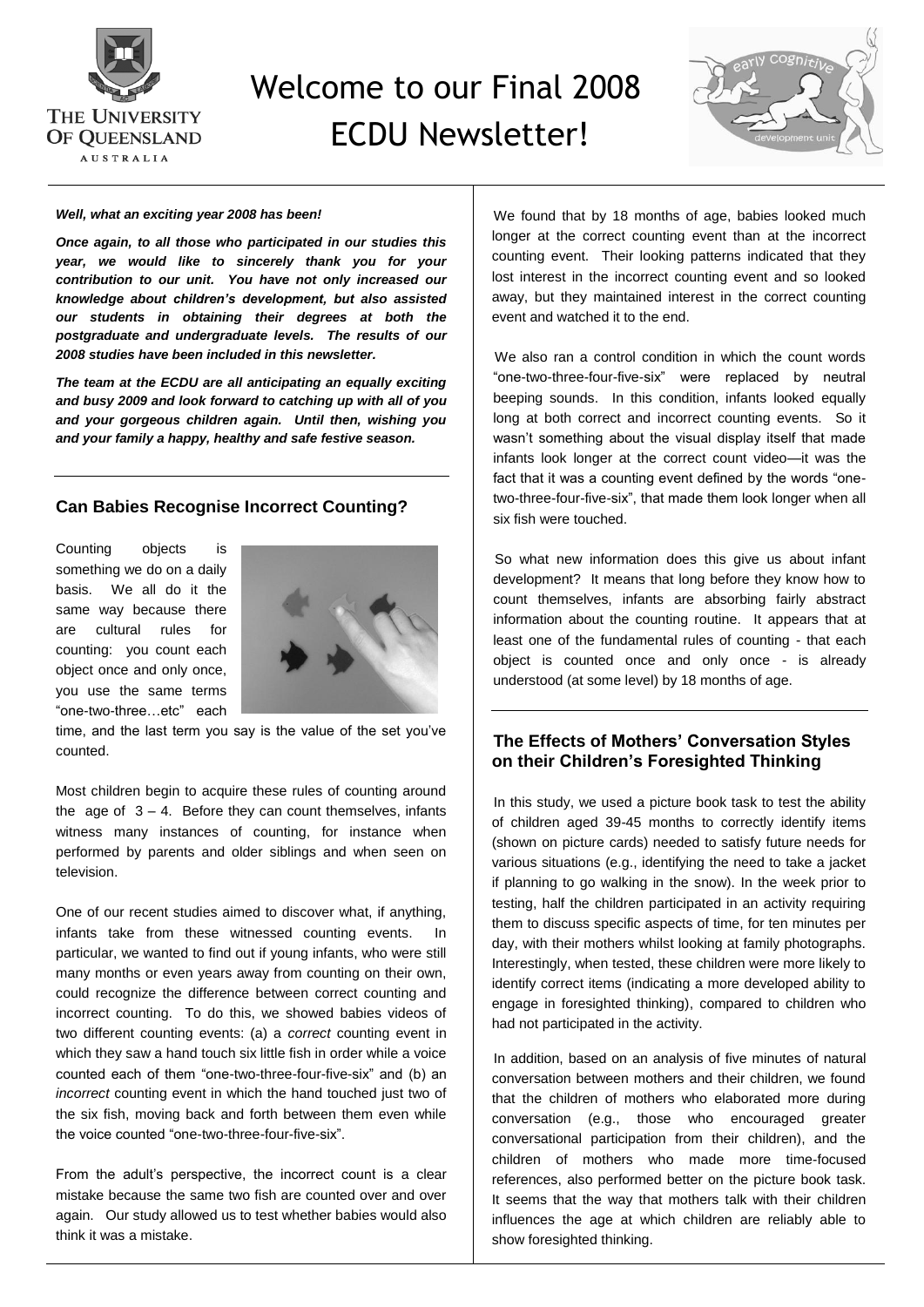## **Acting with the Future in Mind:**

**The Development of Foresight in Early Childhood**

As adults, we often think about the past and plan for future situations. The process that allows us to relive past events, or to pre-live future events, has been called 'mental time travel'. Little is



known about when children start to mentally travel in time. We explored this in a recent study, which tested children's abilities to remember a past problem, and to act on it to secure a future solution.

In our study, children were presented with a problem involving a toolbox, which they could not open with the tool that we provided. In one condition, they were presented with options for solving this problem instantly and in the same room. In the other condition, they were presented with those options after a 15-minute delay and in a different room. We found that 3 and 4-year-olds could solve the problem when they were presented with the options for solving it instantly in the same room. However, only the 4-year-old children tended to succeed on this task when there was a 15-minute delay. We conducted a second study that built on these results and aimed to find out whether children's difficulties in the delay condition were because of the time delay or the room shift. We tested this by asking children to choose the correct tool either instantly in a different room, or after 15 minutes in the same room.

Results revealed that children's difficulties were indeed due to the delay and not the room shift. Together, the findings of our studies imply that children start to act with the future in mind at the age of 4.

## **Can Children Anticipate Their Physical Needs for Entering a Cold Room?**

\_\_\_\_\_\_\_\_\_\_\_\_\_\_\_\_\_\_\_\_\_\_\_\_\_\_\_\_\_\_\_\_\_\_\_\_\_\_\_\_\_\_\_\_\_\_\_\_\_\_\_\_\_\_

Humans often act to take care of their future needs (e.g., taking a drink with you when going for a walk). In this study we wanted to examine when children begin to display the foresight to take a jacket with them to a cold room.

We tested children across a number of tasks, and we found that 4 and 5-year-old children showed a good grasp of how to address needs in others, by selecting the appropriate object in response to a picture book that told stories (e.g., of children needing something warm to wear). They also performed very well in a task in which a hand puppet was in need of a cup or a bowl. However, they did not select a jacket to keep themselves warm in a cold room. We will need to conduct further studies to identify exactly why children did not look after their own needs.

#### **Fantasy versus Reality:**

### **Do Television Programs Influence Imitation and Creative Ability in Young Children?**

This study looked at whether different types of television programs affected young children<sup>1</sup>s imitation of functional and pretend acts, as well as their expression of creative responses.

To investigate this issue, we tested 39 children (21 boys and 18 girls) individually in their own homes. Children were shown a series of three short television clips from programs either containing elements of fantasy (Finley the Fire Engine, Little Robots and The Save-Um<sup>1</sup>s), semi-fantasy (Sesame Street, Dorothy the Dinosaur and Bananas in Pyjamas) or reality (Playschool, Backyard Science and Bindi the Jungle Girl). After viewing one television clip, children watched two short videos of an adult demonstrating both functional and pretend actions with objects that children were then given copies of.

Children then engaged in a creativity task and were asked to name all the things that they could use a series of objects for. We expected children who were shown the fantasy clips to engage in more acts of pretence and produce more creative responses than the other children. However, we were surprised to find that children performed similarly regardless of the style of TV show that they were shown. This might have been because of the short amount of time that children were shown the television clips, a possibility that we can address in future research.

## **Young Children's Ability to Integrate Story Information over Time**

\_\_\_\_\_\_\_\_\_\_\_\_\_\_\_\_\_\_\_\_\_\_\_\_\_\_\_\_\_\_\_\_\_\_\_\_\_\_\_\_\_\_\_\_\_\_\_\_

This study examined children's growing ability to remember and update information. 4 and 5-year-olds were read stories about fictional characters and asked whether that character was happy or sad. Next children were told another story that, when considered in isolation, would create the same impression of each character's emotion, but when taken in light of the earlier story, would reverse their impressions. Children were told the second story either immediately following the first, or after a delay. We wanted to examine at what age children can remember the previous story well enough to adjust their judgment.

Results showed that 5-year-olds were better at reevaluating their impressions in the delay condition than fouryear-olds, whereas, in the instant condition, performance across age groups was equal. This study's findings support other research results suggesting that children's memory undergoes considerable change over the preschool years.